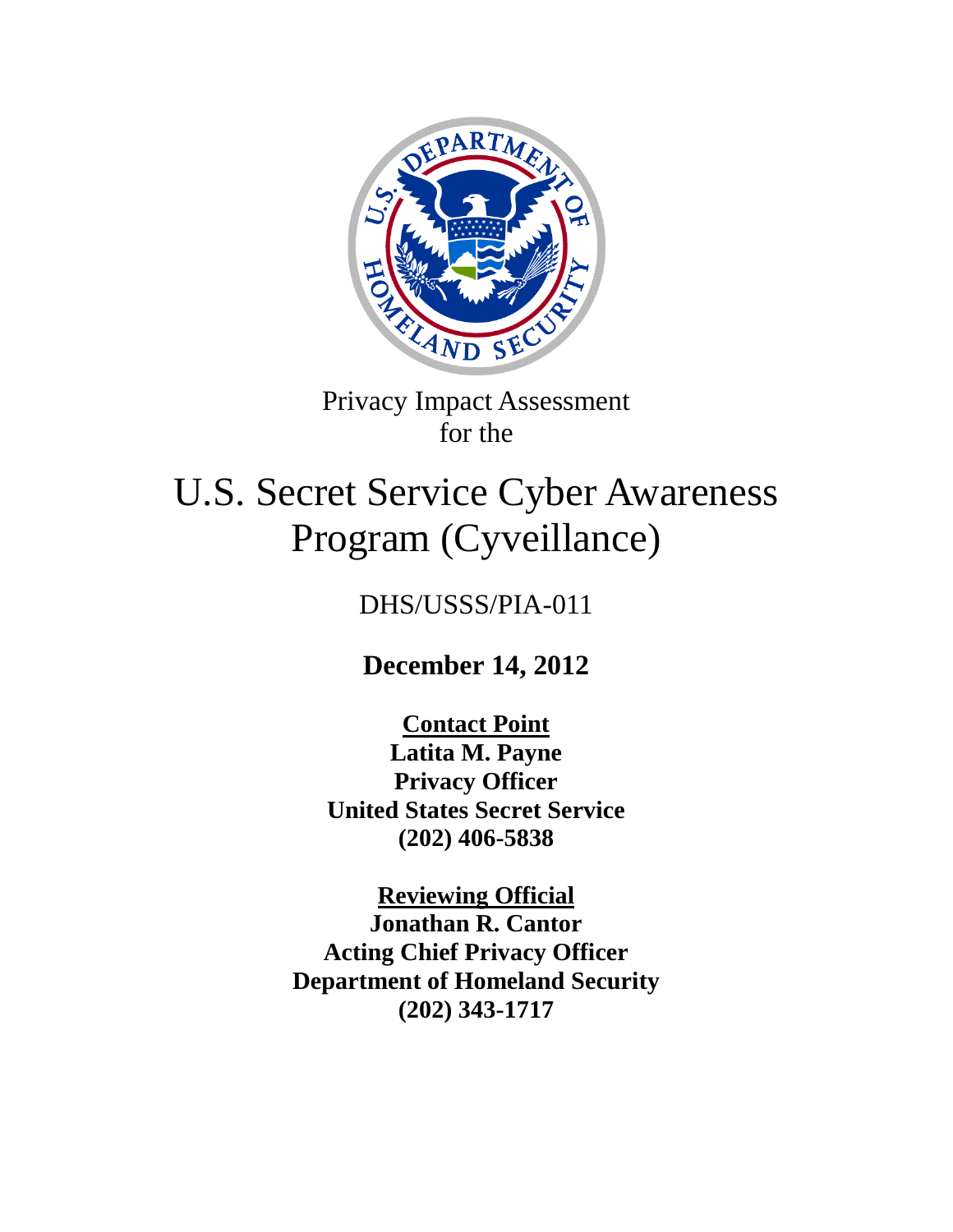

# **Abstract**

The United States Secret Service (Secret Service) has procured under contract the Cyveillance system as part of its Cyber Awareness Program. Cyveillance searches for information regarding the Secret Service and investigatory and protective intelligence information. The Secret Service is conducting this Privacy Impact Assessment (PIA) because, while the primary purpose of Cyveillance is not to collect personally identifiable information (PII), the content of interest to the Secret Service that is collected by Cyveillance may contain PII.

## **Overview**

 $\overline{a}$ 

Cyveillance, a subsidiary of QinetiQ of North America, is under contract by the Secret Service to search available information related to the Secret Service and its missions.

The information captured by Cyveillance is reviewed by Cyveillance personnel to identify the results that appear to fall within the parameters of the Secret Service's stated requirements. Potentially relevant information related to the Agency's missions is forwarded to Secret Service personnel who determine whether further investigation is required to assess the content (e.g., to determine if it is a viable or potentially viable threat). If further investigation is deemed necessary, the information obtained through Cyveillance is incorporated into the Protective Research Information Management System  $(PRISM-ID)^1$  $(PRISM-ID)^1$ , an existing Secret Service system. Content that relates to the Secret Service brand (i.e., mention of the Secret Service name) is forwarded to Secret Service personnel for informational purposes only; following its review, this information is deleted and is not retained by the Agency.

The Secret Service shares information in its possession, regardless of origin, with those individuals or agencies with a need-to-know in order to facilitate the detection and/or prevention of crime, or to provide for the protection of individuals, events, and facilities. This sharing is in accordance with the routine uses outlined in the applicable System of Records Notices: information related to protective intelligence is covered by the DHS/USSS-004 Protection Information System of Records, 76 FR 66940 (October 28, 20[1](#page-1-1)1),<sup>1</sup> and information related to criminal investigations is covered by DHS/USSS-001 Criminal Investigation System of Records, 76 FR 49497 (August 10, [2](#page-1-2)011).<sup>2</sup>

The privacy impact on individuals is limited since the primary purpose of Cyveillance is not to collect PII. The Secret Service retains only that information derived from Cyveillance that

<span id="page-1-1"></span> $\frac{1}{2}$ http://www.gpo.gov/fdsys/pkg/FR-2011-10-28/html/2011-27883.htm<br> $\frac{1}{2}$ http://www.gpo.gov/fdsys/pkg/FR-2011-08-10/html/2011-20226.htm

<span id="page-1-0"></span><sup>&</sup>lt;sup>1</sup> See DHS/USSS/PIA-003 Protective Research Information Management System (PRISM-ID) http://www.dhs.gov/xlibrary/assets/privacy/privacy-pia-usss-prism-id.pdf

<span id="page-1-2"></span>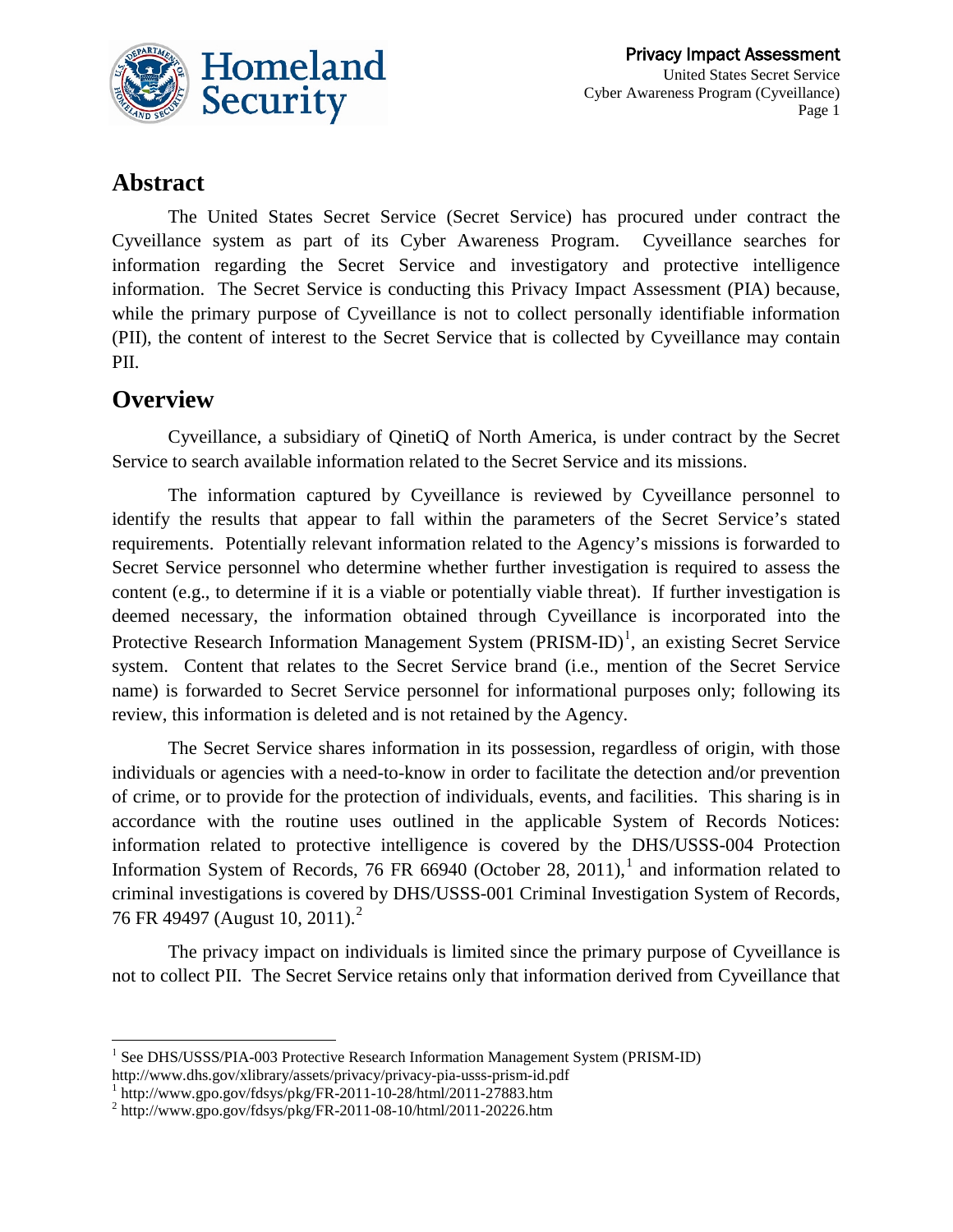

is required for investigations in furtherance of the Secret Service's missions. Retained information is indexed in a separate system (PRISM-ID).

# **Section 1.0 Authorities and Other Requirements**

# **1.1 What specific legal authorities and/or agreements permit and define the collection of information by the project in question?**

The collection of this information is authorized by the Secret Service's statutory authority, 18 U.S.C. §§ 3056 and 3056A, Powers, Authorities, and Duties of United States Secret Service.

# **1.2 What Privacy Act System of Records Notice(s) (SORN(s)) apply to the information?**

Information identified by Cyveillance that is not retained for further investigation is not stored in a system of records, and because it is not retrieved by personal identifier, there is therefore, no applicable SORN. To the extent that any information identified by Cyveillance as related to protective intelligence is ultimately incorporated into an Agency system of records, that information is covered by DHS/USSS-004 Protection Information System of Records, 76 FR 66940 (October 28, 2011). Similarly, to the extent that information related to criminal investigations may be incorporated into a system of records, it would be covered by DHS/USSS-001 Criminal Investigation System of Records, 76 FR 49497 (August 10, 2011).

# **1.3 Has a system security plan been completed for the information system(s) supporting the project?**

The Secret Service is currently engaged in efforts to document Cyveillance's security plan.

# **1.4 Does a records retention schedule approved by the National Archives and Records Administration (NARA) exist?**

Cyveillance outputs are temporary records and are immediately discarded when they are no longer needed for agency business in accordance with the applicable disposition schedule. To the extent that Cyveillance outputs are incorporated into an Agency system of records, such information would be covered by the retention schedule applicable to that record type, for example, protective intelligence records and criminal investigative records.<sup>[3](#page-2-0)</sup>

<span id="page-2-0"></span><sup>&</sup>lt;sup>3</sup> See retention schedule for DHS/USSS-004 at: [http://www.gpo.gov/fdsys/pkg/FR-2011-10-28/html/2011-](http://www.gpo.gov/fdsys/pkg/FR-2011-10-28/html/2011-27883.htm) [27883.htm](http://www.gpo.gov/fdsys/pkg/FR-2011-10-28/html/2011-27883.htm) and DHS/USSS-001 at: http://www.gpo.gov/fdsys/pkg/FR-2011-08-10/html/2011-20226.htm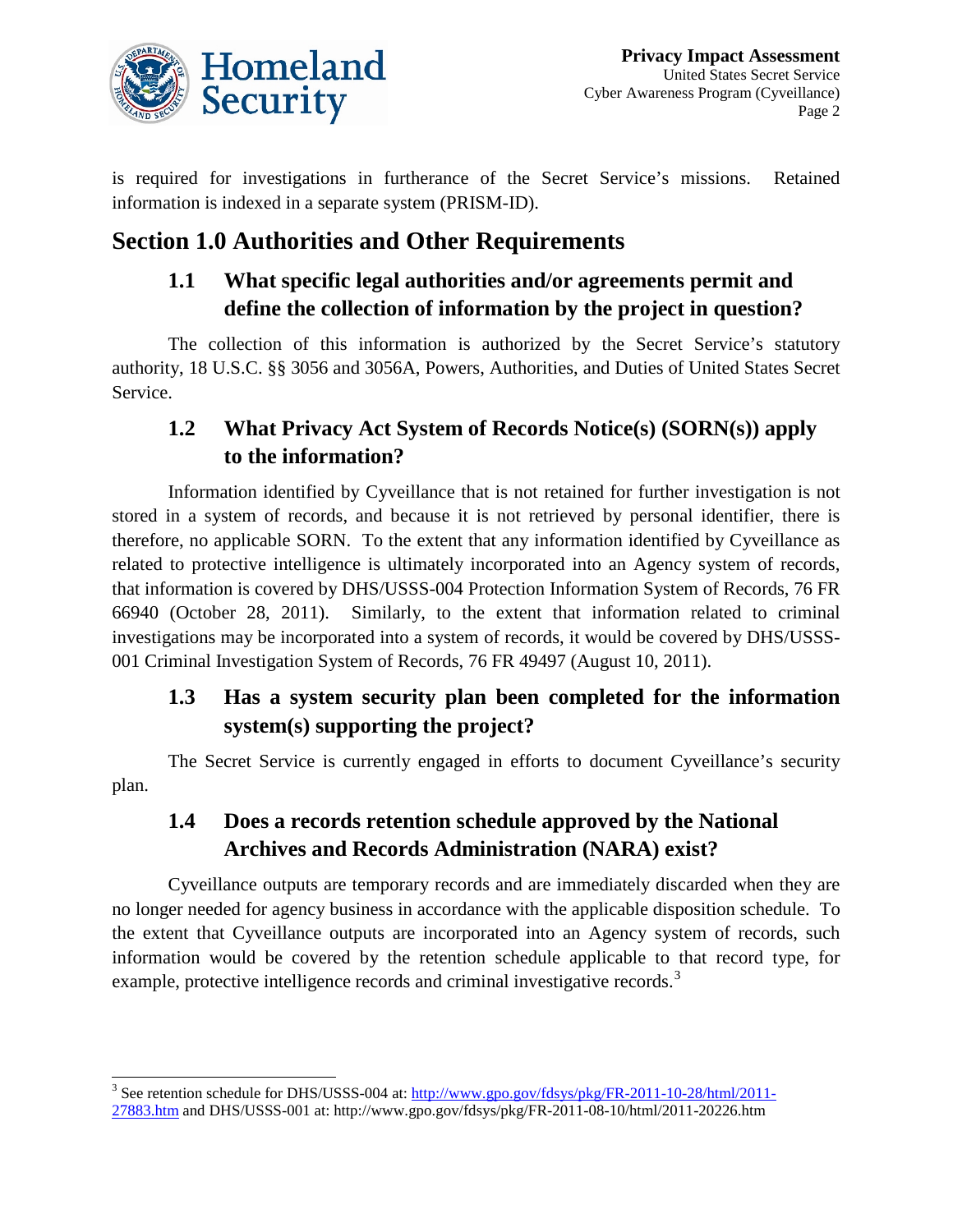

# **1.5 If the information is covered by the Paperwork Reduction Act (PRA), provide the OMB Control number and the agency number for the collection. If there are multiple forms, include a list in an appendix.**

Cyveillance outputs are not covered by the PRA.

# **Section 2.0 Characterization of the Information**

The following questions are intended to define the scope of the information requested and/or collected, as well as reasons for its collection.

## **2.1 Identify the information the project collects, uses, disseminates, or maintains.**

Cyveillance identifies content that falls within the search parameters dictated by the Agency. While the general purpose of Cyveillance is not to collect PII, the collected information may contain PII. As Cyveillance's function is not to collect PII, it is not possible for the Secret Service to know what PII, if any, may be contained in the collected information.

Potentially relevant information, which is forwarded to the Secret Service via Agency email for review is either not used and deleted by the Secret Service following review or determined to potentially implicate the missions of the Agency and forwarded to the appropriate Agency officials for possible further action. If further investigation is deemed necessary, the Agency initiates an investigation and incorporates the information into PRISM-ID. As part of such an investigation, the information collected by Cyveillance that prompted the investigation may be disseminated via Secret Service email to other Secret Service entities.

# **2.2 What are the sources of the information and how is the information collected for the project?**

Cyveillance uses technology to identify information related to the Secret Service and its missions in accordance with parameters established by the Agency.

# **2.3 Does the project use information from commercial sources or publicly available data? If so, explain why and how this information is used.**

Yes.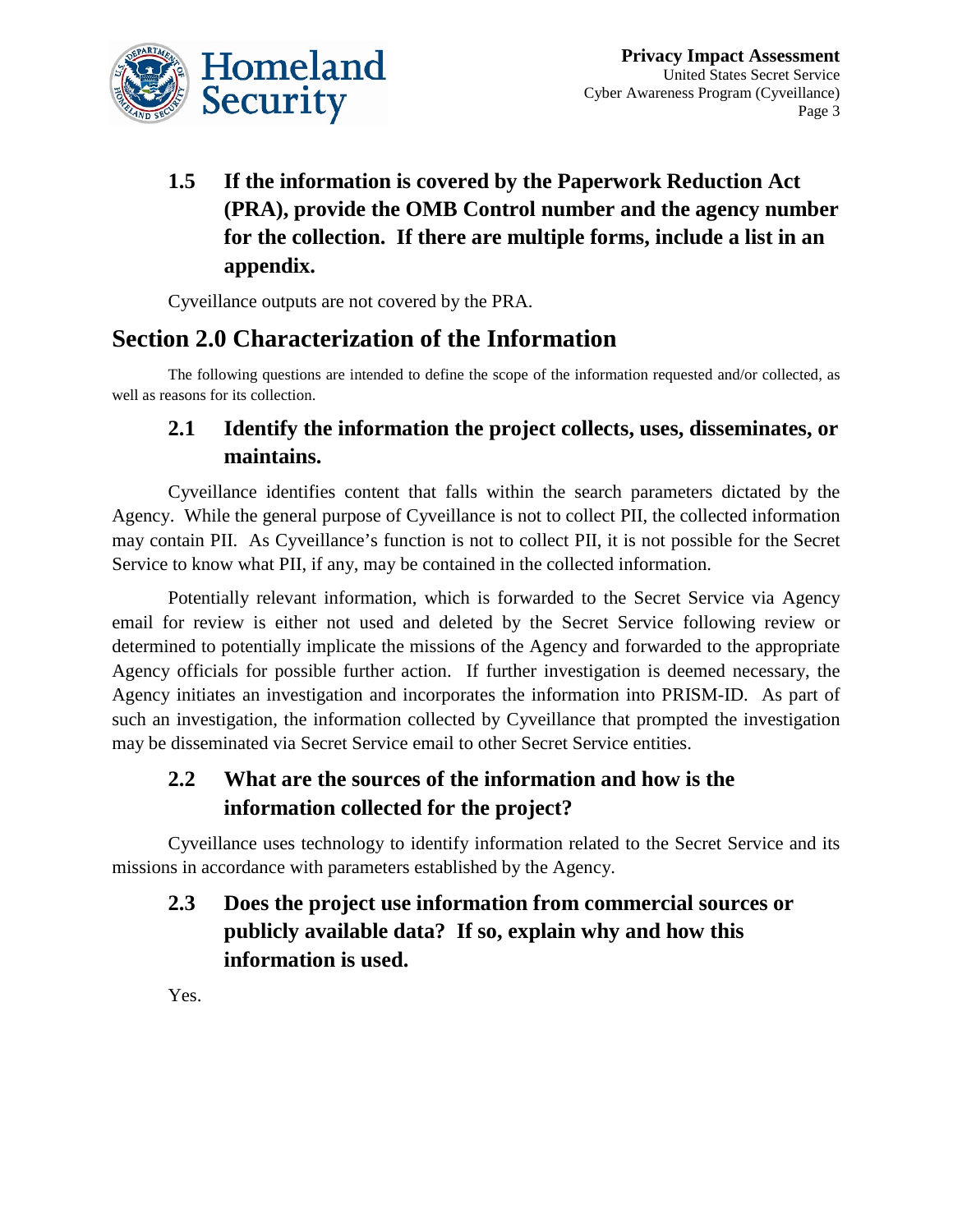

#### **2.4 Discuss how accuracy of the data is ensured.**

The accuracy of data searched and identified by Cyveillance is only addressed if the Agency takes action based upon the information identified by Cyveillance; the Cyveillance program itself does not address and is not concerned with data accuracy.

If the Agency determines that the information identified by Cyveillance warrants further investigation or response by the Agency, trained personnel take appropriate action. When PII collected by Cyveillance is relevant to an investigation, the accuracy of the PII is determined as part of the Agency's subsequent investigation.

## **2.5 Privacy Impact Analysis: Related to Characterization of the Information**

**Privacy Risk**: Cyveillance could collect PII that does not have an inherent tie to the Secret Service or its missions.

**Mitigation:** Cyveillance collects information using carefully defined parameters, specifically tailored to identify relevant information for official purposes, while also minimizing false positives (*i.e.*, mis-hits or information unrelated to the Secret Service's missions). All information collected at the direction of the Secret Service that is not needed to carry out the Agency's missions is discarded.

**Privacy Risk:** Cyveillance search terms could be too broad or include requests for PII.

**Mitigation:** The search terms are continuously evolving to more effectively and efficiently meet the Secret Service's protective intelligence goals and processes in addition to being tailored to particular events and external circumstances. The Secret Service's legal counsel reviews terms used for some specific events and has engaged in numerous discussions with relevant individuals regarding scope and internal policy as well as received guidance from the Department of Justice. Finally, the individuals who provide the parameters for the search terms are experienced and trained in the proper collection and use of PII.

**Privacy Risk:** Cyveillance might collect information that describes how individuals exercise their First Amendment rights.

**Mitigation**: The search parameters established by the Secret Service are not intended to collect information describing the exercise of individuals' First Amendment rights, nor is it Cyveillance's function to collect any PII. To the extent Cyveillance collects such information it must be relevant to an authorized Secret Service law enforcement activity and, as such, permitted by the Privacy Act. To the extent such information is not relevant to a Secret Service law enforcement activity, it is deleted as noted above.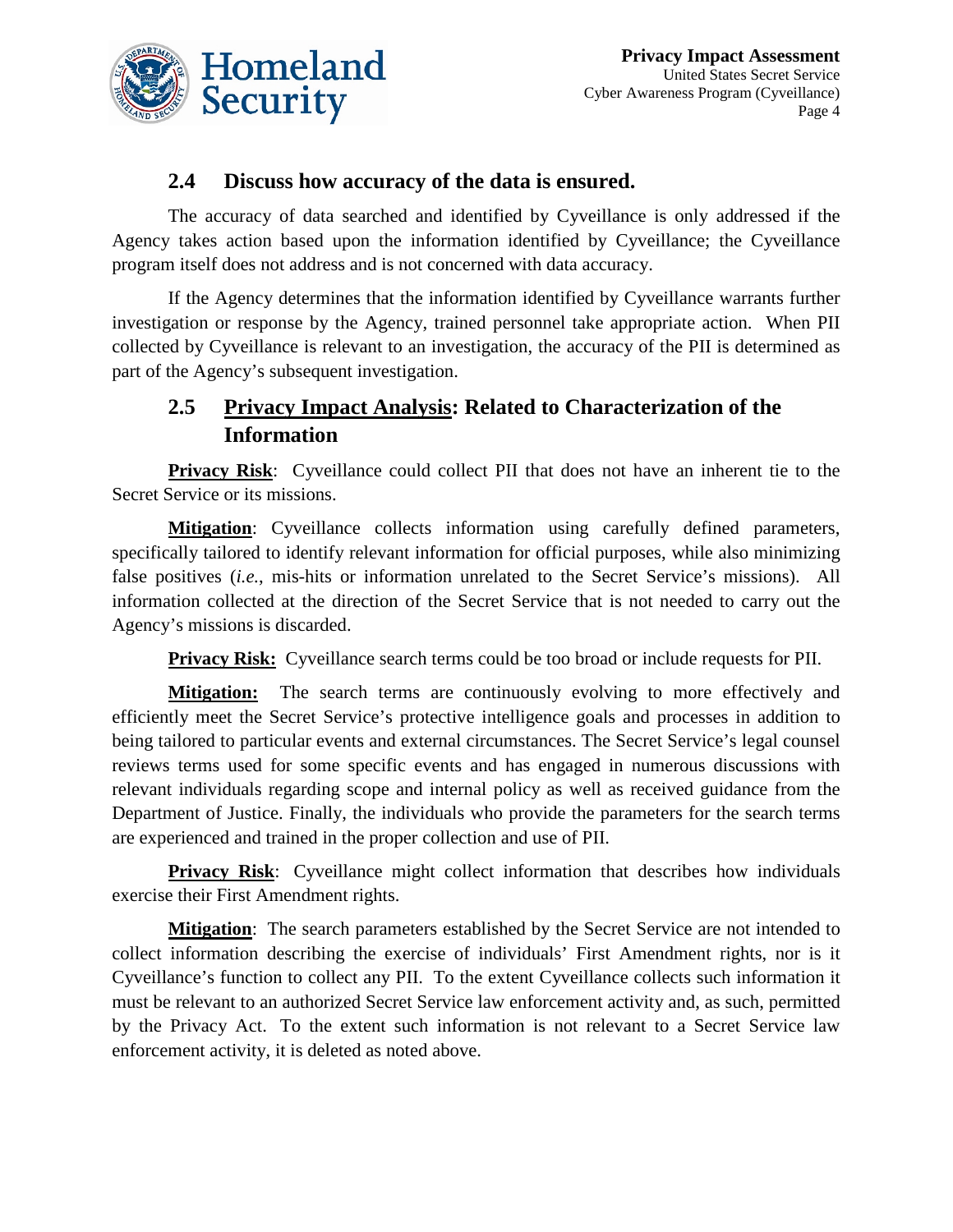

# **Section 3.0 Uses of the Information**

The following questions require a clear description of the project's use of information.

#### **3.1 Describe how and why the project uses the information.**

Cyveillance uses information to identify content concerning the Secret Service and its missions that may necessitate a response from the Agency. Cyveillance outputs that are determined to contain credible information related to the Secret Service's protective and/or investigative responsibilities may be used to initiate or further investigations.

Cyveillance outputs regarding mention of the Secret Service name are reviewed for informational purposes only and are then discarded.

**3.2 Does the project use technology to conduct electronic searches, queries, or analyses in an electronic database to discover or locate a predictive pattern or an anomaly? If so, state how DHS plans to use such results.**

No. The Secret Service does not use Cyveillance to conduct electronic searches, queries, or analyses to discover or locate a predictive pattern or an anomaly.

## **3.3 Are there other components with assigned roles and responsibilities within the system?**

No. There are no other components with assigned roles and responsibilities related to Cyveillance.

#### **3.4 Privacy Impact Analysis: Related to the Uses of Information**

**Privacy Risk**: Cyveillance will collect and report incorrect PII that may be used in an investigation.

**Mitigation 1**: The information collected and reported by Cyveillance is limited to that which individuals have elected to self-report.

**Mitigation 2**: In the event of an investigation, Secret Service personnel, who have received specialized training in investigative and analytical techniques, review all pertinent information and conduct research to verify the information, including the accuracy of the collected PII, in order to further the Secret Service's missions.

**Privacy Risk:** PII collected by Cyveillance may be used by Agency personnel for an improper and/or unauthorized purpose.

**Mitigation**: Access to the information identified by Cyveillance that is forwarded to the Secret Service is limited to those Agency employees who have an official need to access it and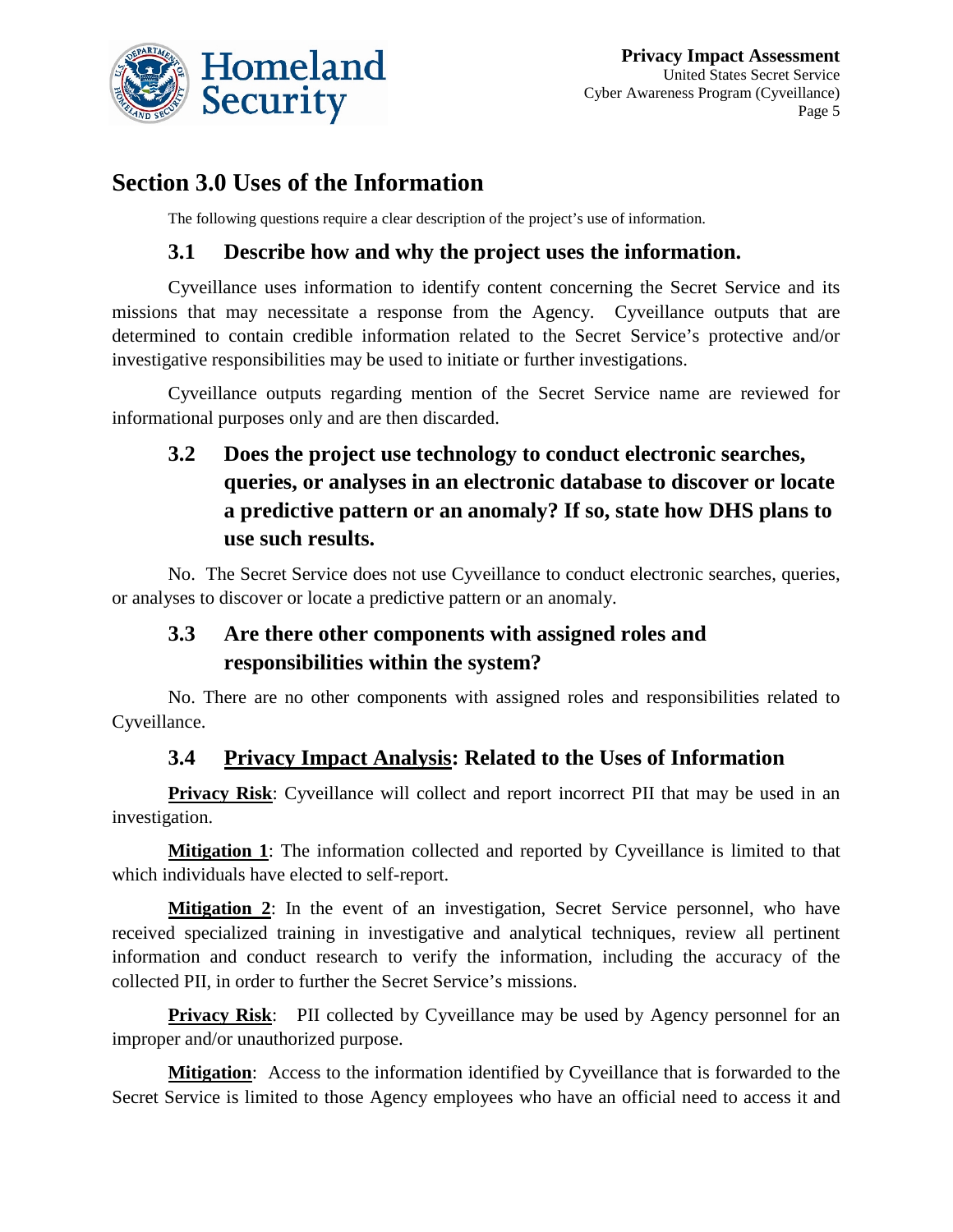

are trained in its proper use of such information, as well as on the proper use of PII. Access to the information contained within Cyveillance itself is limited to a specific number of contractors and is controlled by the system's secure IT infrastructure, which requires login, logs activity, and uses firewalls, as well as other computer security measures.

# **Section 4.0 Notice**

The following questions seek information about the project's notice to the individual about the information collected, the right to consent to uses of said information, and the right to decline to provide information.

# **4.1 How does the project provide individuals notice prior to the collection of information? If notice is not provided, explain why not.**

DHS/USSS-004 Protection Information Systems System of Records, 76 FR 6940 (October 28, 2011), and DHS/USS-01 Criminal Investigation System of Records, 76 FR 49497 (August 10, 2011), provide general notice regarding the collection of information and the routine uses associated with the collection of the information, that Cyveillance follows. This PIA also serves as public notice of the existence of Cyveillance in support of the Secret Service missions.

Advance notice of the collection of information found in online content is often not possible because the true identity of the author is unknown to the Secret Service and/or it could compromise ongoing law enforcement investigations or otherwise impede law enforcement proceedings.

# **4.2 What opportunities are available for individuals to consent to uses, decline to provide information, or opt out of the project?**

The purpose of Cyveillance is to identify information regarding the Agency and its statutory missions. To the extent that individuals do not want their information available, they may elect to remove it, or request the original poster to remove it.

#### **4.3 Privacy Impact Analysis: Related to Notice**

**Privacy Risk**: Individuals may not be aware of the existence of Cyveillance and the data its collects and reports to the Secret Service.

**Mitigation:** This PIA serves as public notice of the existence of Cyveillance in support of the Secret Service missions. The routine uses of information of the type collected by Cyveillance are described in DHS/USSS-004 Protection Information System of Records, 76 FR 66940 (October 28, 2011), and DHS/USSS-01 Criminal Investigation System of Records, 76 FR 49497 (August 10, 2011).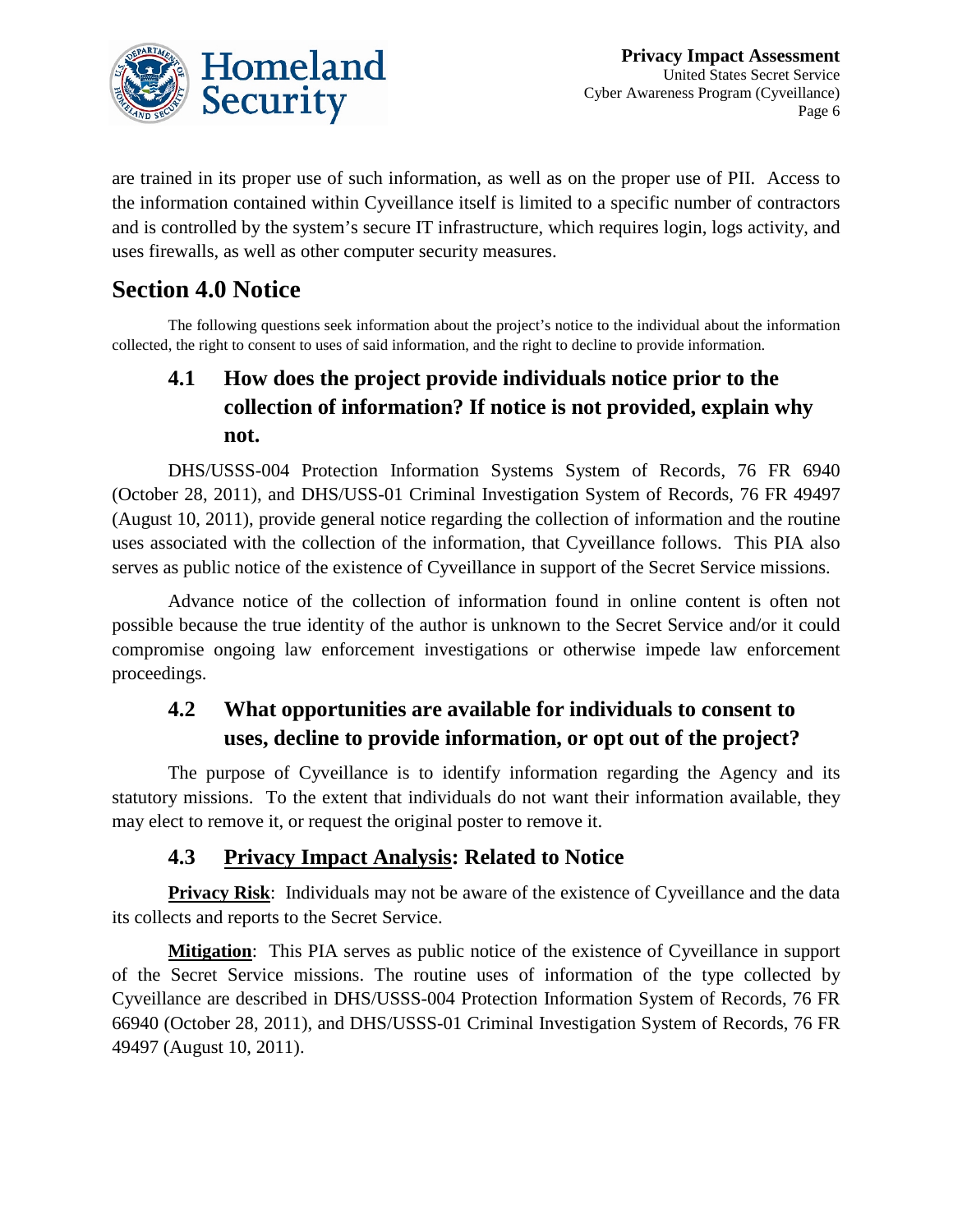

# **Section 5.0 Data Retention by the project**

The following questions are intended to outline how long the project retains the information after the initial collection.

#### **5.1 Explain how long and for what reason the information is retained.**

All information collected by Cyveillance in support of the Secret Service that does not warrant further investigation is deleted from Cyveillance not later than ten business days from its collection, and is also deleted from Secret Service systems and email accounts. To the extent information generated by Cyveillance warrants further action by the Agency, the information becomes a part of the Agency's record of the actions taken and will be retained for the specific time period specified in the applicable records retention schedule. (See DHS/USSS/PIA-003 Protective Research Information Management System (PRISM-ID)).

#### **5.2 Privacy Impact Analysis: Related to Retention**

**Privacy Risk:** Information may be retained for longer than necessary to accomplish the purpose for which the information was originally collected.

**Mitigation:** All information collected by Cyveillance in support of the Secret Service that does not warrant further Agency action is destroyed. Information collected by Cyveillance which warrants further Agency action becomes a part of a system of records and retained for a proscribed period of time in accordance with the appropriate established records retention schedules.

# **Section 6.0 Information Sharing**

The following questions are intended to describe the scope of the project information sharing external to the Department. External sharing encompasses sharing with other federal, state and local government and private sector entities.

# **6.1 Is information shared outside of DHS as part of the normal agency operations? If so, identify the organization(s) and how the information is accessed and how it is to be used.**

Information collected and reported to the Secret Service by Cyveillance is not automatically shared with external entities as part of normal Agency operations. When such information warrants further Agency action, the information may subsequently be disclosed to external entities that need it in furtherance of their lawful purposes and/or the Secret Service's lawful purposes. Identified information that becomes part of an investigative or criminal case file may be shared on a need-to-know basis with federal, state, and local law enforcement agencies, other foreign and domestic government units, or private entities in accordance with the routine uses outlined in the applicable SORN.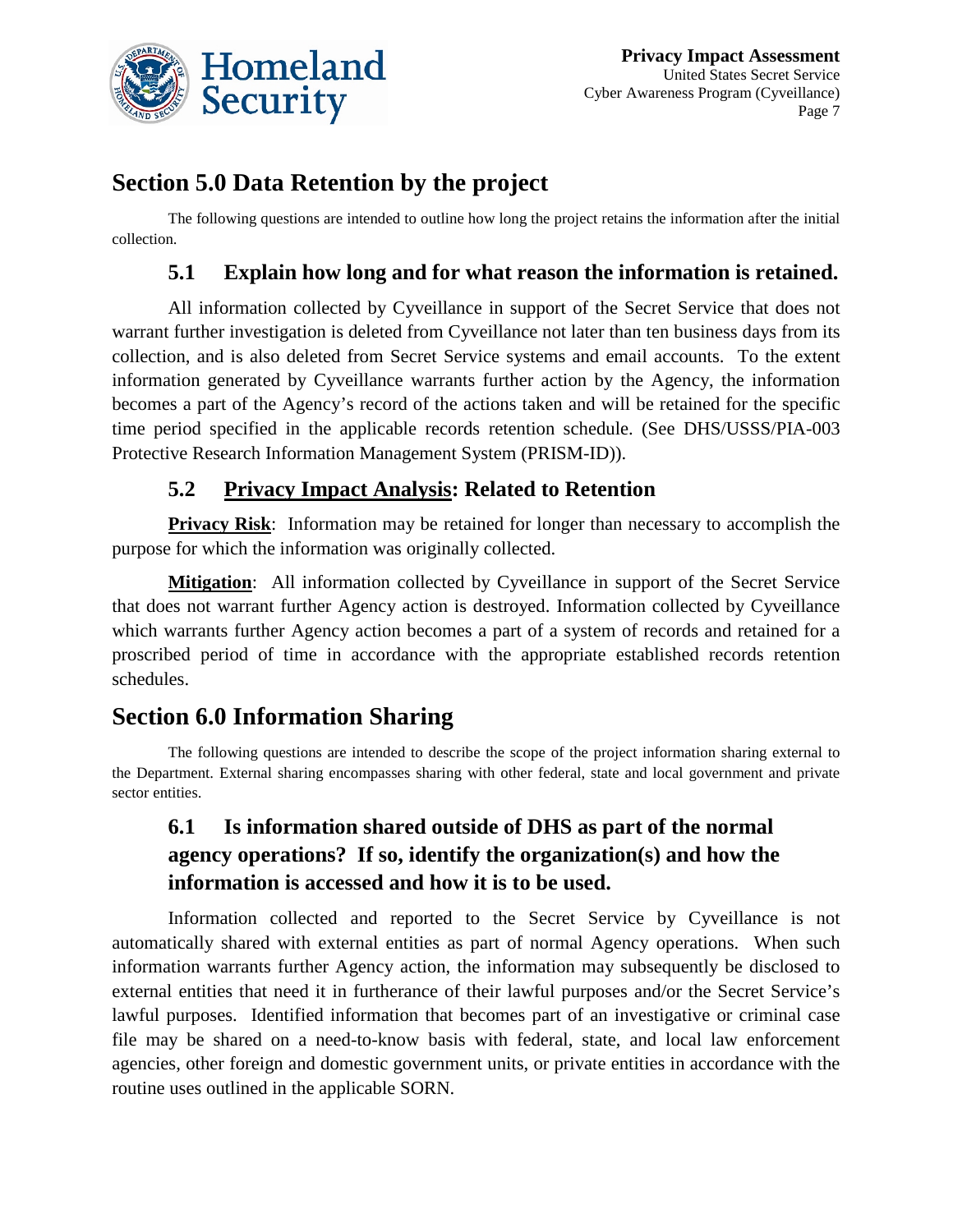

# **6.2 Describe how the external sharing noted in 6.1 is compatible with the SORN noted in 1.2.**

The sharing of information which is collected and reported by Cyveillance and is incorporated into an Agency system of records may be disclosed in accordance with the routine uses outlined in the applicable SORNs. Routine uses in DHS/USSS-004 Protection Information System of Records, 76 FR 66940 (October 28, 2011) and DHS/USSS-01 Criminal Investigation System of Records, 76 FR 49497 (August 10, 2011) specifically authorize the disclosure of information on a need-to-know basis to federal, state, and local law enforcement agencies, other foreign and domestic government units, or private entities.

#### **6.3 Does the project place limitations on re-dissemination?**

There are no limits on re-dissemination. It is presumed that re-dissemination by authorized recipients may be necessary to further criminal investigations or to support protective operations.

## **6.4 Describe how the project maintains a record of any disclosures outside of the Department.**

The only Cyveillance outputs currently retained by the Secret Service are those that are required for investigations in furtherance of the Secret Service's missions. This retained information is indexed in a separate system, PRISM-ID. Case files created within PRISM-ID record the recipient of any information that is subsequently shared outside the Secret Service.

#### **6.5 Privacy Impact Analysis: Related to Information Sharing**

**Privacy Risk:** Information originally collected and reported by Cyveillance to the Secret Service will subsequently be disclosed to unauthorized individuals.

**Mitigation:** All Secret Service employees, including those individuals with access to the information collected and reported by Cyveillance, receive annual privacy and security training to ensure their understanding of proper handling and securing of PII. Disclosures must be documented and case files created within PRISM-ID record the recipient of any information that is subsequently shared outside the Secret Service.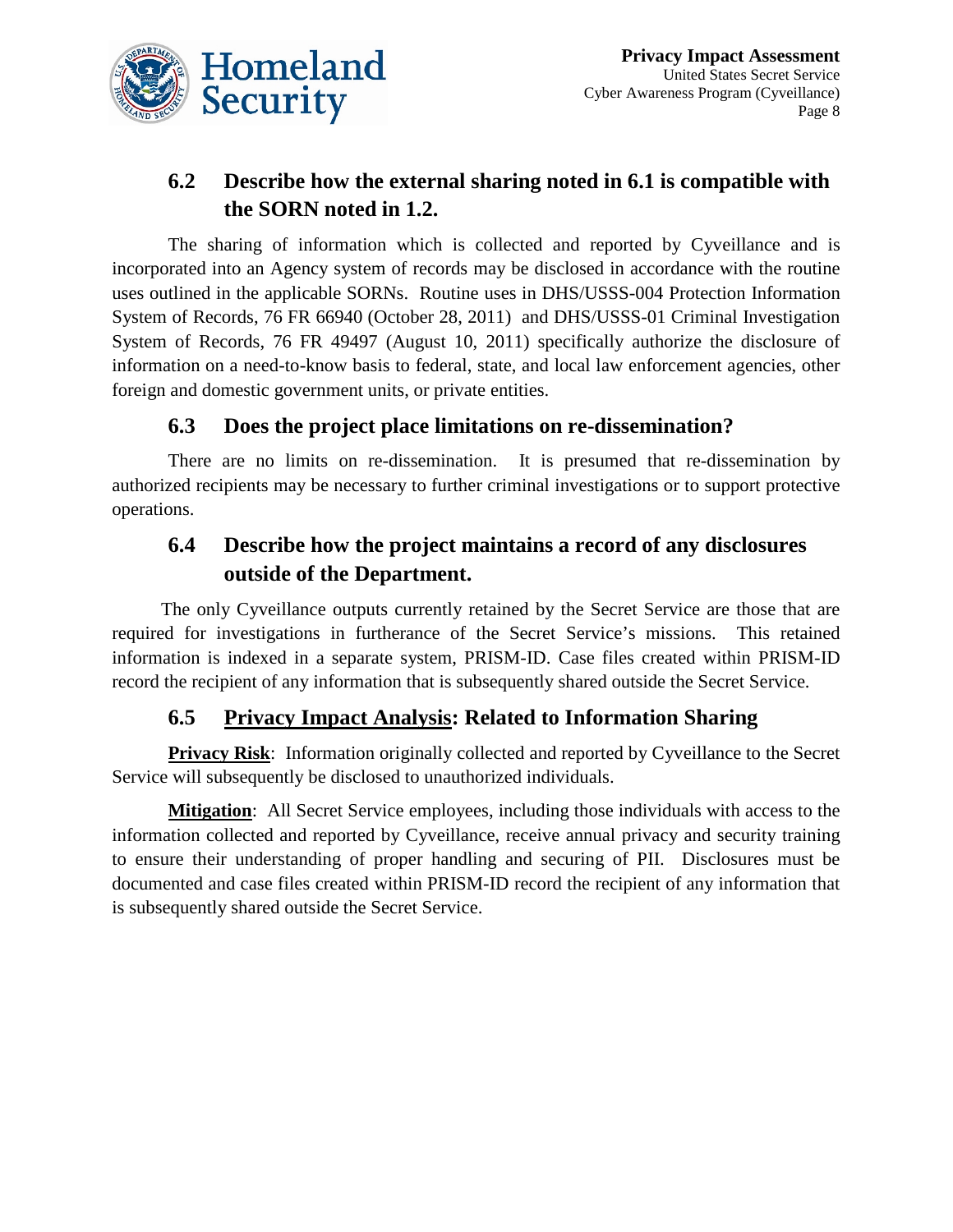

# **Section 7.0 Redress**

The following questions seek information about processes in place for individuals to seek redress which may include access to records about themselves, ensuring the accuracy of the information collected about them, and/or filing complaints.

## **7.1 What are the procedures that allow individuals to access their information?**

To the extent information generated by Cyveillance warrants further action by the Agency and becomes a part of the Agency's record of the actions taken, the procedures for access are stated in the SORNs for the applicable systems of records: DHS/USSS-004 Protection Information System of Records, 76 FR 66940 (October 28, 2011); and DHS/USSS-01 Criminal Investigation System of Records, 76 FR 49497 (August 10, 2011). As law enforcement systems, the Protection Information and the Criminal Investigation Systems of Records are exempted from the Privacy Act's notification, access, and amendment provisions to prevent harm to law enforcement investigations or interests. However, access requests will be considered on a caseby-case basis if made in writing to the Secret Service's FOIA Officer, Communications Center (FOI/PA), 245 Murray Lane, Building T-5, Washington, D. C. 20223, as specified in the applicable SORNs.

## **7.2 What procedures are in place to allow the subject individual to correct inaccurate or erroneous information?**

The procedures are the same as those outlined in Section 7.1.

# **7.3 How does the project notify individuals about the procedures for correcting their information?**

The procedures for requesting the correction of information are specified in the applicable SORNs and on the Secret Service's public webpage. (http://www.secretservice.gov/foia.shtml)

#### **7.4 Privacy Impact Analysis: Related to Redress**

**Privacy Risk**: An individual may have limited access or ability to correct their information.

**Mitigation**: To the extent this information Cyveillance collects and reports is selfreported, individuals can correct the information as it appears before it may be entered into an Agency system of records. Additionally, the information collected and reported by Cyveillance is deleted from Cyveillance not more than ten business days after collection. Individuals may request access to information about them under the FOIA and Privacy Act and may also request their information be corrected.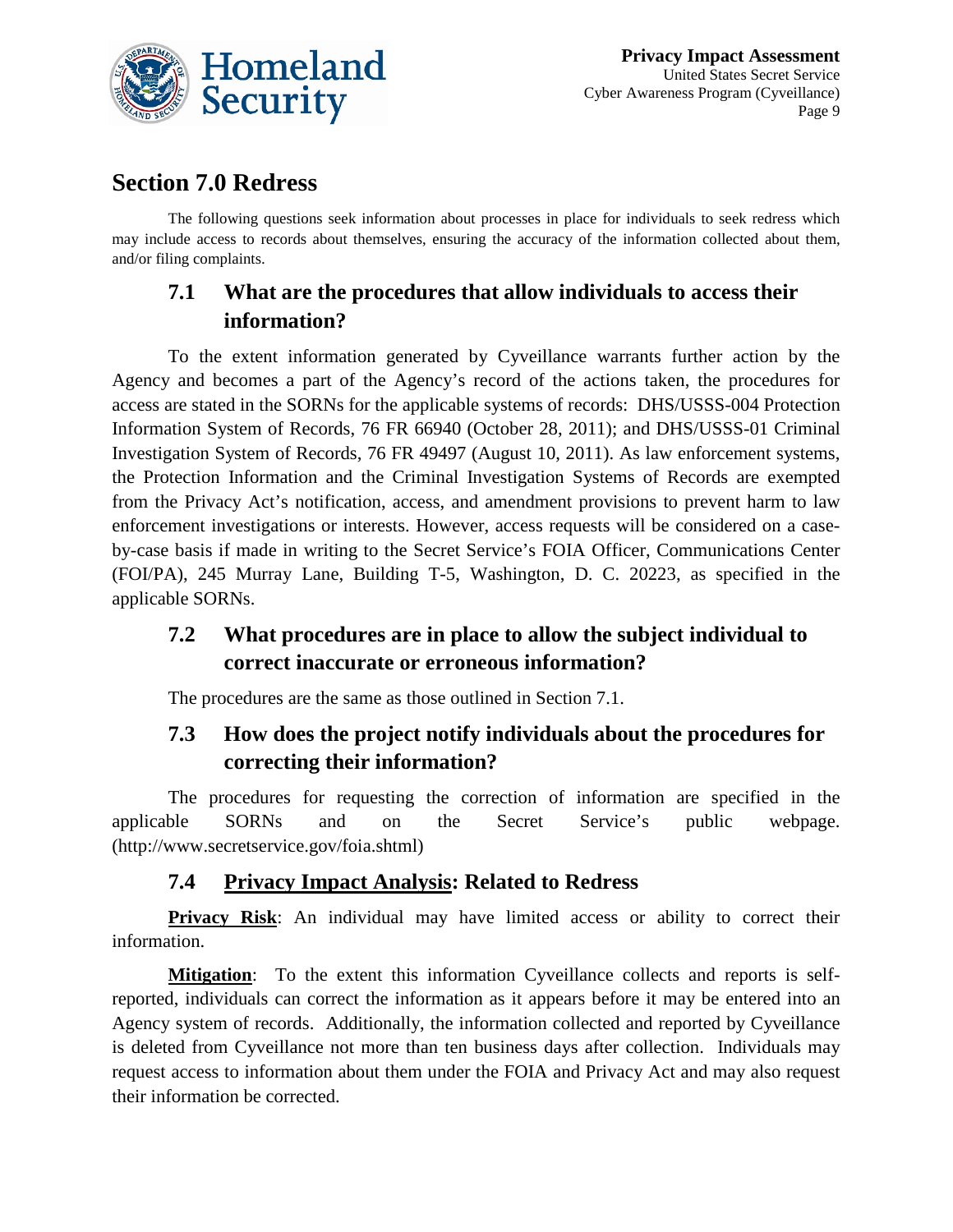

# **Section 8.0 Auditing and Accountability**

The following questions are intended to describe technical and policy based safeguards and security measures.

# **8.1 How does the project ensure that the information is used in accordance with stated practices in this PIA?**

Cyveillance activity is directed by the Secret Service. Information collected and reported by Cyveillance to the Secret Service is reviewed by Secret Service personnel to ensure its relevance to the Secret Service missions. That information which is not relevant is purged by Cyveillance and the Secret Service. Secret Service personnel who review the information are trained on the proper and authorized uses of the information obtained from Cyveillance, as documented in this PIA.

Cyveillance routinely undergoes self-audits to ensure that existing privacy protections and security protocols are being followed.

## **8.2 Describe what privacy training is provided to users either generally or specifically relevant to the project.**

All Secret Service employees are required to receive annual privacy and security training to ensure their understanding of proper handling and securing of PII. DHS has published the "Handbook for Safeguarding Sensitive PII," providing employees and contractors additional guidance. Cyveillance personnel receive privacy training concerning appropriate uses of information from parent company QinetiQ.

# **8.3 What procedures are in place to determine which users may access the information and how does the project determine who has access?**

DHS physical and information security policies dictate who may access Secret Service computers and filing systems. Specifically, DHS Management Directive 4300A outlines information technology procedures for granting access to Secret Service computers. Access to the information collected and reported by Cyveillance is strictly limited by access controls to those who require it for completion of their official duties. Cyveillance uses a secure information technology (IT) infrastructure to support the Secret Service that requires login, audits activity, and uses firewalls and other computer security measures. Cyveillance IT infrastructure is housed within a secure facility protected by various physical security apparatus such as alarms, door locks, and controlled access.